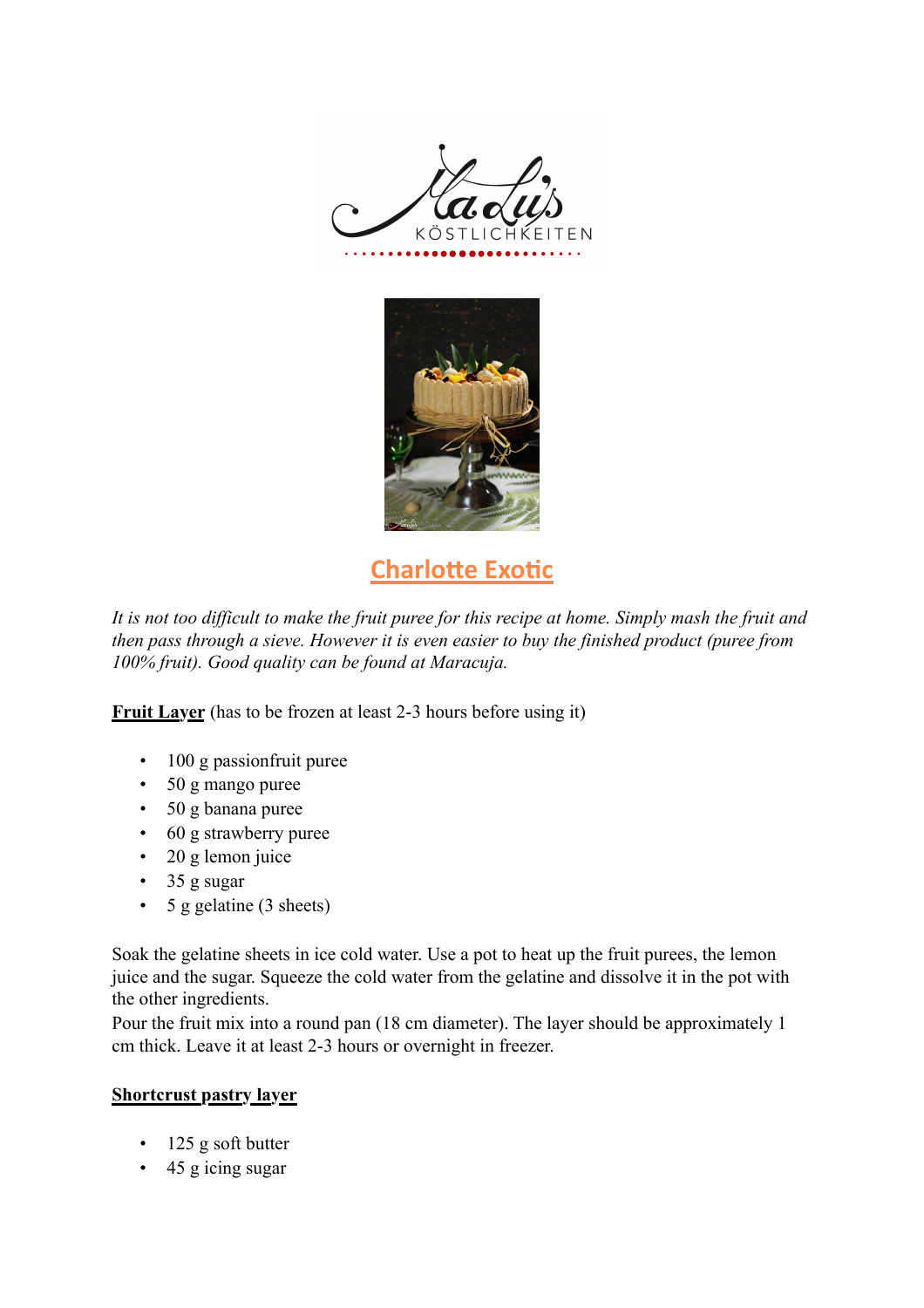- $\bullet$  1 g salt
- $\cdot$  115 g flour

Pre-heat the oven to 170 degrees Celsius (top and bottom heat). Quickly form dough from all the ingredients. Shape into a sphere and put it onto a piece of baking paper. Add another piece of baking paper on top. Roll the dough to a 4 cm thick round disk. Put the dough disk into the freezer for a few minutes (use a chopping board or such).

Remove the dough from the freezer and also remove the top piece of baking paper. Sprinkle flour on top of the dough disk, turn upside down and place on another piece of baking paper onto a baking tray. Remove the second baking paper that is now on top of the disk. Cut out a 22 cm circle.

Bake for  $15 - 20$  minutes. Ensure that the dough is not bulging. If this happens, pinch briefly. Allow the shortcrust pastry to cool off completely. When the pastry layer is warm it is extremely fragile and can break easily.

## **Sponge fingers**

- 3 egg white
- 86 g sugar
- 3 egg yolk
- $\cdot$  86 g flour
- Optional: orange food colour
- icing sugar

Preheat oven to 180 degrees Celsius. Draw a 18 cm circle and 2 strips each 6 cm wide x 35 cm long on a piece of baking paper. These lines will help later when the sponge finger mix is going to be piped onto the paper.

Whisk the egg white and the sugar (and the food colour) until stiff. Carefully fold the egg yolk under. Sift the flour onto the mix and also gently fold under.

Use a 10 mm round nozzle. Fill a piping bag with the mix. Start with piping the round spiral shape. For the outside of the cake use the drawn stripes on the backing paper and pipe something that looks like a "picket fence". Keep a few millimetres distance between the "pickets" the mix will expand in the oven and join together later.

Add a few rosettes if there is leftover sponge mix – can be used to decorate the cake later (or to nibble ;-)

Sift some icing sugar on top before it goes into the oven for 10-12 minutes.

## **Mango cream**

- 6 g gelatine  $(3\frac{1}{2}$  sheets)
- 125 g mango puree
- 70 g passionfruit puree
- orange zest, from 1/2 organic orange
- 60 g cream
- 2 egg yolk (size  $L$ )
- 50 g sugar
- 220 g whip cream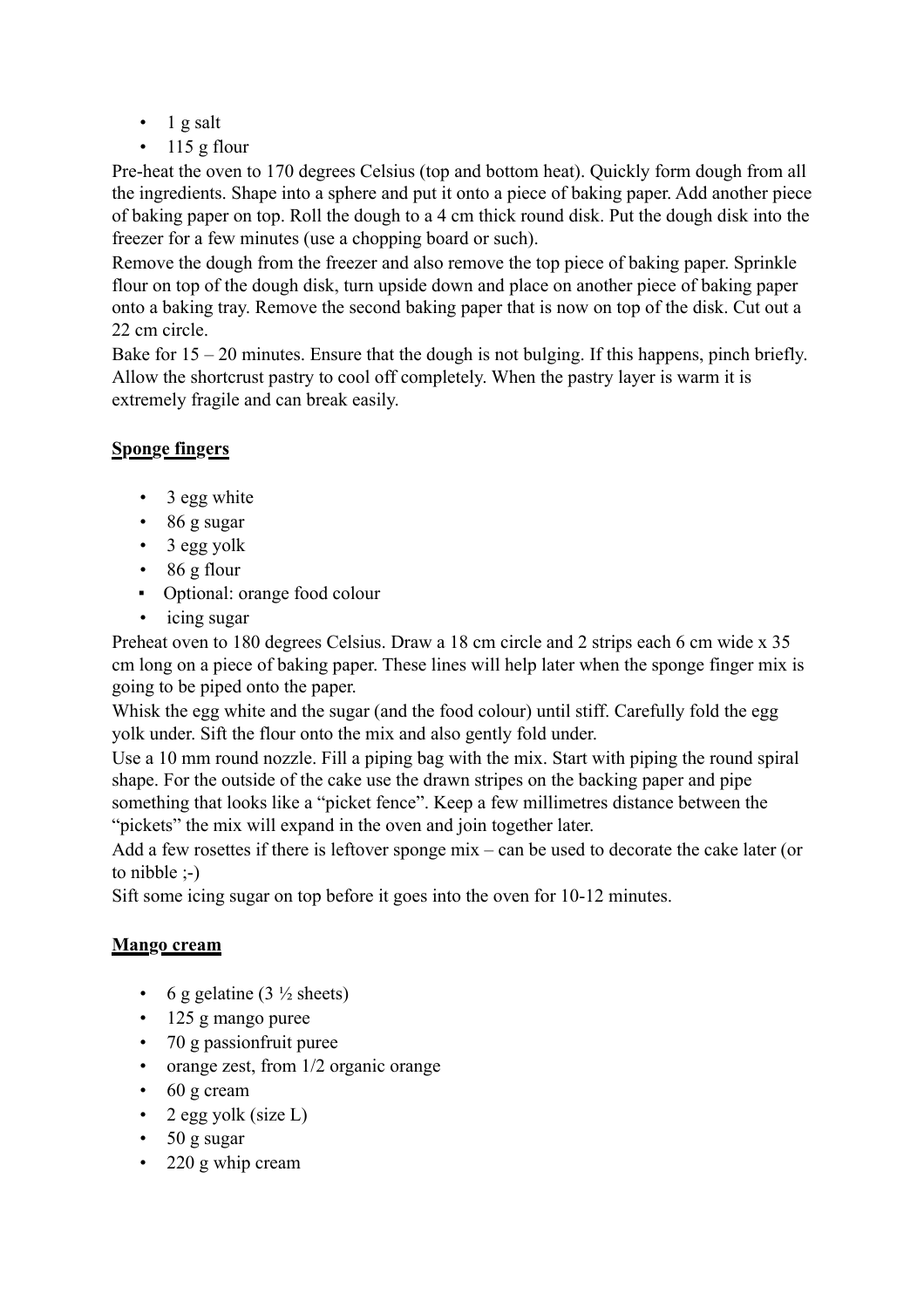Soak the gelatine sheets in ice cold water. Bring the fruit purees, the orange zest and the cream to a boil.

In the meantime mix egg yolk and sugar in a bowl. Pour the hot "fruit puree –cream" mix over the "egg-sugar" mix and mix all together. Then pour everything back into the pot. Slowly warm up the "Fruit-Cream-Mix" again. Do not heat up beyond 82 degrees Celsius otherwise the egg yolk will curdle.

The following process is called "Creme zur Rose abziehen" in German (I have been trying to find the equivalent phrase in English – it does not seem to exist). The idea is to gently heat up the mix, stir and find the right consistency before switching off the stove.

To be able to judge when the mix is right it is best to stir gently with a wooden spoon. Now and then pull the spoon out of the mix, blow onto the back of the spoon and see what the mix does. If the mix forms little ripples (reminder of a rose leaf) and does not rinse off the spoon then it is ready and can be taken off the stove.

Next dissolve the gelatine in the mix. Whisk whip cream in another bowl. When the fruit mix is lukewarm, add the whipped cream.

## **Fruit mix:**

- 100 g orange juice
- 50 g mango puree

### **Assembly**

Place an adjustable cake ring (22 cm) on a plate.

Level the prepared picket fence stripes of the sponge cake on the long side and brush a little fruit mix onto the stripes. Fit the stripes into the cake ring (cut edges pointing to the bottom). Ensure that both stripes touch. Do not leave any gaps where the crème could escape. Add the round sponge cake disk to the bottom of the cake (cut to size if required). Also brush

fruit mix onto the disk.

Fill the ring with half of the mango cream. Then add the frozen fruit layer. Ensure it is level. The next level is the remaining half of the mango cream. Rest the cake in the fridge for at least ½ hour.

- 1-2 teaspoons Marmalade
- 1 mango fruit
- 1 pineapple fruit
- 1 banana
- ... other fruit if desired

Prepare a clear cake glaze or fruit glaze – follow **this recipe**.

Place the shortcrust pastry layer onto a plate, cover with Marmalade. Open up the cake ring ensuring the cake detaches from the ring. Place the cake onto the shortcrust pastry. If the layer is sticking out from underneath the cake, now is the time to gently cut the pastry into shape with a sharp knife.